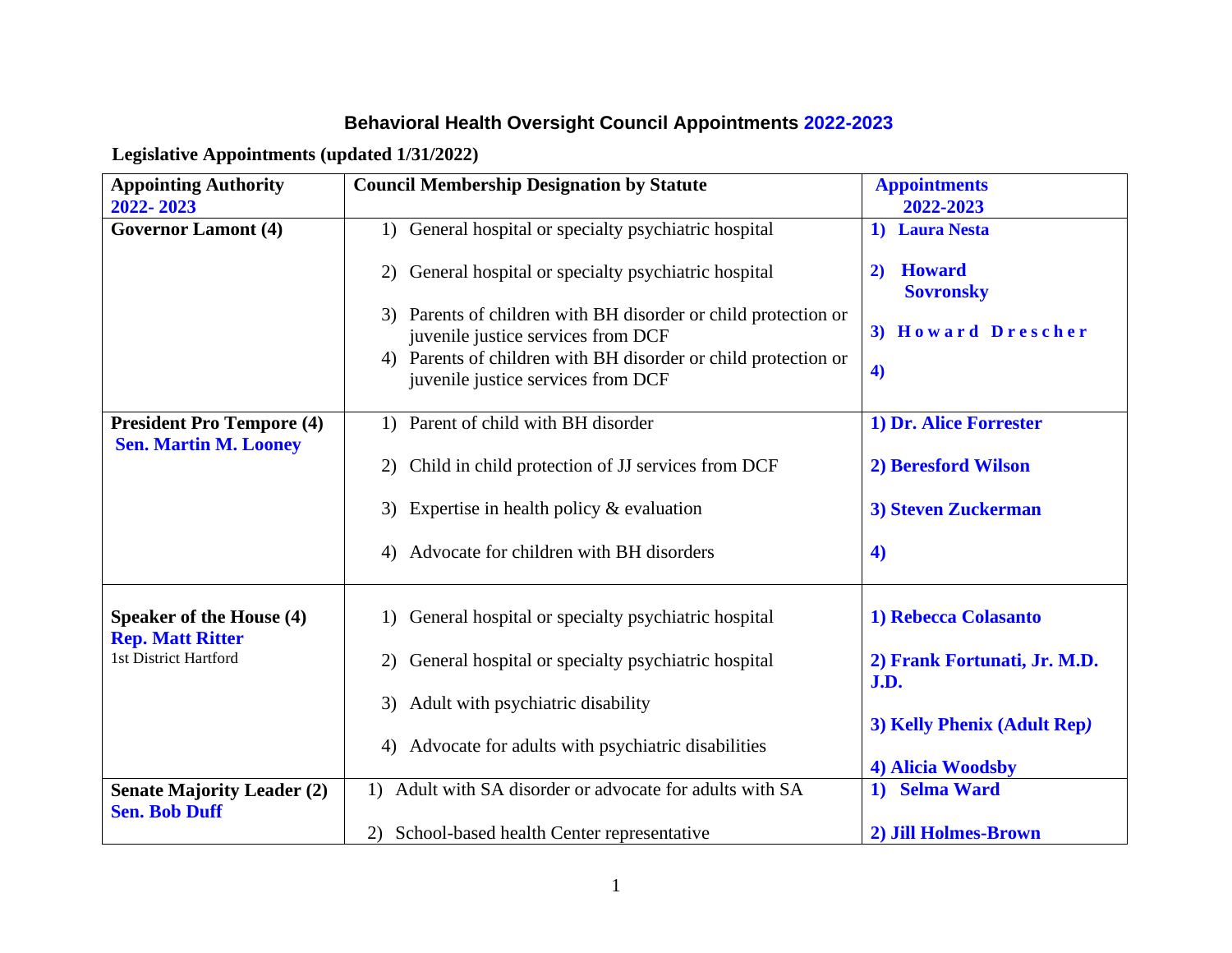| <b>Appointing Authority</b>                                 | <b>Council Membership Designation by Statute</b>           | <b>Appointments</b>               |
|-------------------------------------------------------------|------------------------------------------------------------|-----------------------------------|
| 2022-2023                                                   |                                                            | 2022-2023                         |
|                                                             |                                                            |                                   |
| <b>Senate Minority Leader (2)</b>                           | provider of Community-based BH services for children<br>1) | 1) Thomas King                    |
| <b>Sen. Kevin Kelly</b>                                     |                                                            |                                   |
|                                                             | member of Medicaid Managed Care Advisory Council<br>2)     | $\mathbf{2})$                     |
| <b>House Majority Leader (2)</b><br><b>Rep. Jason Rojas</b> | 1) PCP serving children                                    | 1)                                |
|                                                             | 2) Child psychiatrist in HUSKY Plan                        | <b>Sabooh Mubbashar, MD</b><br>2) |
| <b>House Minority Leader (2)</b>                            | Provider of Community-based BH services for adults<br>1)   | 1) Charles Herrick, MD            |
| <b>Rep. Vincent Candelora</b>                               | Children's Residential Treatment provider<br>2)            |                                   |
|                                                             |                                                            | 2) Galo Rodriquez                 |
| <b>Commissioner of DMHAS</b><br>or designee                 |                                                            | Commissioner                      |
|                                                             |                                                            | Paul Acker (Adult Rep.)<br>1)     |
|                                                             |                                                            | Maureen O'Neill-Davis             |
|                                                             |                                                            | Sabrina Trocchi<br>3)             |
|                                                             |                                                            | <b>Gloria Merritt (Home</b><br>4) |
|                                                             |                                                            | <b>Health Agency</b> )            |
|                                                             |                                                            |                                   |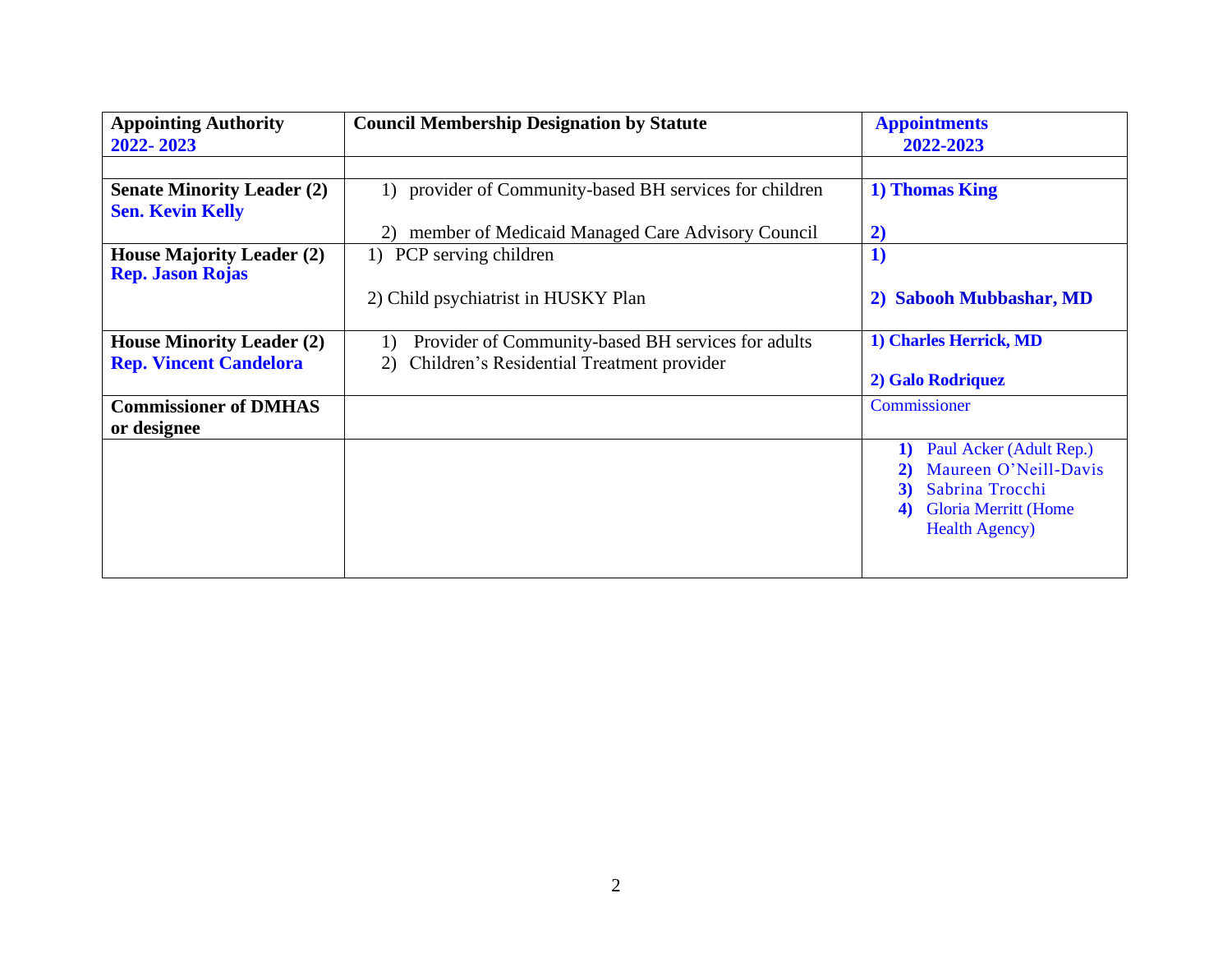| <b>Committee</b>      | <b>Committee Members</b>                            | Appointments 2022-2023                |
|-----------------------|-----------------------------------------------------|---------------------------------------|
|                       | 2022-2023                                           |                                       |
|                       |                                                     |                                       |
| <b>Public Health</b>  |                                                     |                                       |
|                       | 1) Sen. Daughtery-Abrams                            | 1) Heather Gates                      |
|                       |                                                     |                                       |
|                       |                                                     |                                       |
|                       | 2) Rep. Jonathan Steinberg                          | 1) Rep. Mike Demicco                  |
|                       |                                                     |                                       |
|                       |                                                     |                                       |
|                       | <b>Ranking Member:</b>                              | 1) Marie Mormile-Mehler               |
|                       | <b>Sen. Tony Hwang</b>                              |                                       |
|                       |                                                     |                                       |
|                       |                                                     | 1) Bollepalli Subbarao, MD            |
|                       | <b>Rep. William Petit</b>                           |                                       |
|                       |                                                     |                                       |
| <b>Human Services</b> |                                                     |                                       |
|                       | 1) Sen. Marilyn Moore 22nd District                 | 1) Nichelle A. Mullins                |
|                       |                                                     |                                       |
|                       |                                                     |                                       |
|                       | 2) Rep. Cathy Abercrombie 83 <sup>th</sup> District | 1) Terri DiPietro, Middlesex Hospital |
|                       |                                                     |                                       |
|                       | <b>Ranking Members</b>                              |                                       |
|                       |                                                     |                                       |
|                       | 1) Sen. Eric Berthel 32nd District                  | 1) David Borzellino                   |
|                       |                                                     |                                       |
|                       | 1) Rep. Jay Case 63rd District                      |                                       |
|                       |                                                     | $\bf{1}$                              |
|                       | <b>Chairs:</b>                                      |                                       |
|                       |                                                     |                                       |
| <b>Appropriations</b> | 1) Sen. Cathy Osten                                 | 1) Dr. Steven Girelli                 |
|                       |                                                     |                                       |
|                       | 2) Rep. Toni Walker                                 | 1) Jeff Vanderploeg                   |
|                       |                                                     |                                       |
|                       |                                                     |                                       |
|                       | <b>Ranking Members:</b>                             |                                       |
|                       | 1) Sen. Craig Minor<br>30 <sup>th</sup> District    | 1) Janine Sullivan-Wiley              |
|                       |                                                     |                                       |
|                       |                                                     |                                       |
|                       | 1) Rep. Mike France 42nd District                   | $\mathbf{1}$                          |
|                       |                                                     |                                       |
|                       |                                                     |                                       |
|                       |                                                     |                                       |

# **General Assembly Committee Appointments 2022-2023**